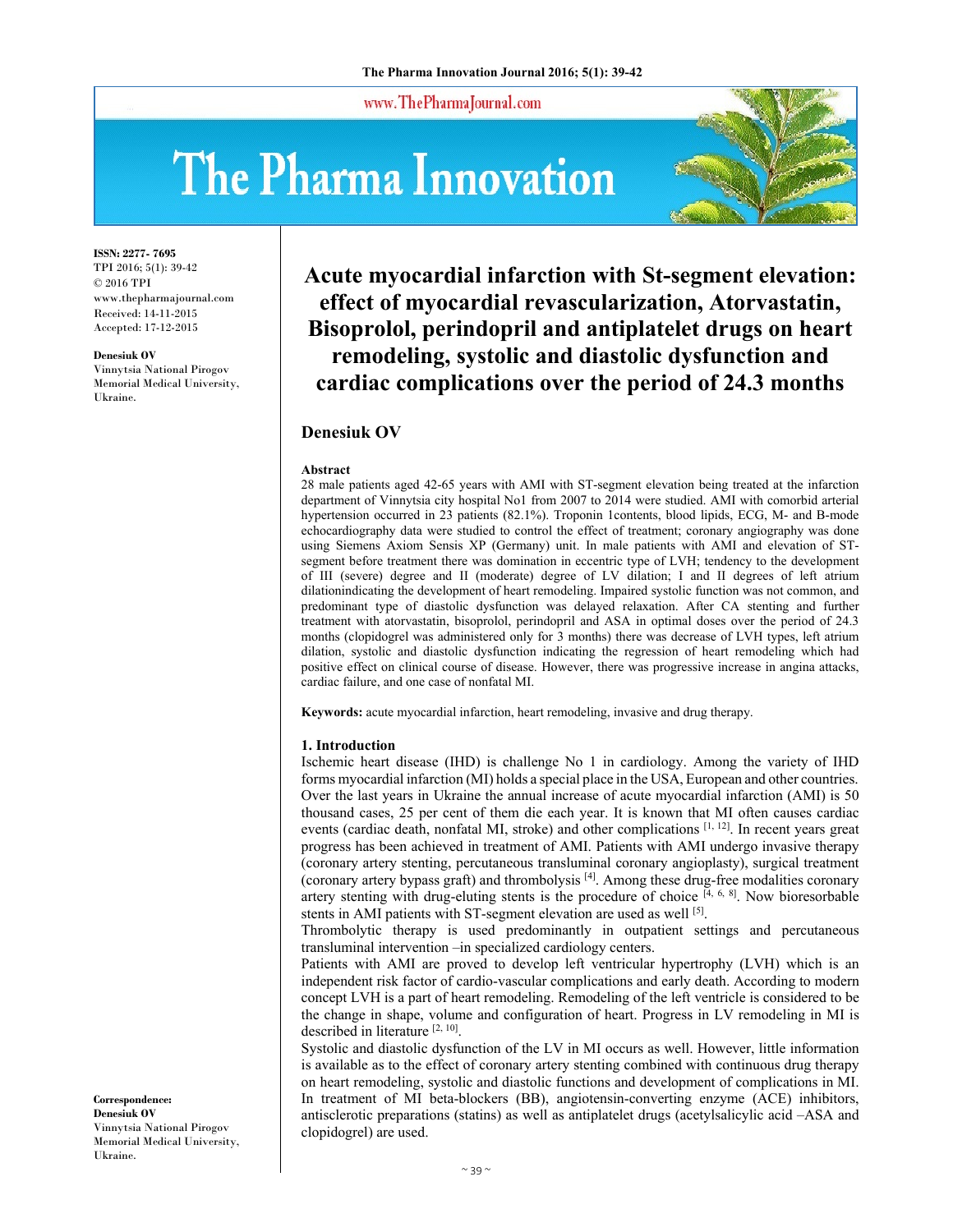In many scientific works the effect of CA stenting, BB, statins and antiplatelet drugs on the clinical course of AMI in cardiology department have been studied. But there is lack of information in the literature concerning long-term follow-up data on the effect of such combined therapy in AMI on heart remodeling, systolic and diastolic dysfunction as well as primary and secondary cardiac points.

**Purpose** – to establish the effect of CA revascularization, antisclerotic preparation atorvastatin, BB bisoprolol, ACE inhibitor perindopril and antiplatelet drugs on heart remodeling, systolic and diastolic dysfunction as well as the development of complications in AMI with ST-segment elevation over the period of 24.3 months.

## **2. Materials and Methods**

28 male patients aged 42-65 years with AMI and ST-segment elevation being treated at the infarction department of Vinnytsia city hospital No1 from 2007 to 2014 were studied. AMI with comorbidarterial hypertension of II-III degrees occurred in 23 patients (82.1%).

Criteria for exclusion were: age over 80, permanent atrial fibrillation, idiopathic cardiomyopathy, myocarditis, heart failure (HF) of IY functional class (FC) by NYHA classification, severe lung, liver and kidney diseases and malignancies.

Heart failure of I-III FC was present in 17 persons (60.7%) among the patients with AMI and ST-segment elevation. 10 patients (35.7%) had the history of previous myocardial infarction (MI).

Clinical blood analysis and urine tests, troponin 1, blood lipids, 12-lead ECG, M- and B-mode echo-cardiography were studied to control the effect of treatment. In addition to Genau

method used to determine LVH we suggested new criteria of diagnostics of LVH degrees, left atrium dilation and systolic dysfunction which were presented in previous publications [1]. Diastolic LV dysfunction was determined bystander method

which outlines disturbances of transmitral flow.

Coronary angiography was done using Siemens Axiom Sensis XP unit (Germany).

Patients with AMI were admitted to reanimation and intensive care block of infarction department where they were given infusion therapy of intravenous analgesics (nitrates and narcotics), correction of arterial pressure, control of cardiac arrhythmias. Simultaneously they were administered antiplatelet drugs (ASA in initial dose 325 mg followed by the transition to daily maintenance dose 75 mg; clopidogrel was given in initial dose 600 mg with further transition to 75 mg/day). Such dual antiplatelet therapy was given for 3 months followed by constant administration of ASA only.

Two hours after admission coronary angiography was performed followed by CA stenting if indicated [4]. Besides antisclerotic drug atorvastatin  $-20$  mg/d, BB bisoprolol  $-5-10$ mg/d, ACE inhibitor perindopril – 5-10 mg/d were used. Such a course of treatment as well as re-examination of patients were performed in 24.3±1.44 months. The compliance to such optimal therapy was common to all patients studied.

## **3. Results and Discussion**

28 male patients with AMI and ST-segment elevation were studied. As it had been mentioned, all patients who were admitted to reanimation and intensive care block of infarction department underwent CA stenting after receiving drug analgesic therapy with nitrates, narcotics and other preparations for two hours after establishing the diagnosis. The results of examination are given in table 1.

Table 1: Degrees of heart remodeling and systolic and diastolic dysfunction of left ventricle after CA stenting and continuous outpatient treatment with atorvastatin, bisoprolol, perindopril and antiplatelet drugs in dynamics over the period of 24.3 months.

| Heart remodeling and systolic and diastolic<br>dysfunction | Intensity of degrees and types | <b>Before treatment</b><br>$n = 26$                                                                                                                         | <b>After treatment</b><br>$n=23$ | P                        |
|------------------------------------------------------------|--------------------------------|-------------------------------------------------------------------------------------------------------------------------------------------------------------|----------------------------------|--------------------------|
| Left ventricular hypertrophy by Genau method               | Concentric                     | $11(42.3\%)$                                                                                                                                                | $8(34.8\%)$                      | $\overline{\phantom{a}}$ |
|                                                            | Eccentric                      | $13(50.0\%)$                                                                                                                                                | $11(47.8\%)$                     |                          |
|                                                            | Total                          | 24 (92.3%)                                                                                                                                                  | $19(82.6\%)$                     | $\overline{\phantom{a}}$ |
|                                                            | I (initial)                    | $9(34.6\%)$<br>$11(47.8\%)$<br>$17(65.4\%)$<br>$12(52.2\%)$<br>$26(100.0\%)$<br>$23(100.0\%)$<br>$10(38.5\%)$<br>$10(43.5\%)$<br>$7(30.4\%)$<br>$7(26.9\%)$ |                                  | ۰                        |
| Degrees of left ventricular hypertrophy                    | II (moderate)                  |                                                                                                                                                             |                                  |                          |
|                                                            | III (severe)                   |                                                                                                                                                             |                                  |                          |
|                                                            | Total                          |                                                                                                                                                             |                                  |                          |
| Degrees of dilation of left atrium                         | I (initial)                    |                                                                                                                                                             |                                  | $\blacksquare$           |
|                                                            | II (moderate)                  |                                                                                                                                                             |                                  | $\overline{\phantom{a}}$ |
|                                                            | III (severe)                   |                                                                                                                                                             |                                  | $\overline{\phantom{0}}$ |
|                                                            | Total                          | $17(65.4\%)$                                                                                                                                                | $17(73.9\%)$                     |                          |
|                                                            | I (initial)                    | $2(7.7\%)$                                                                                                                                                  | $9(39.1\%)$                      | < 0.05                   |
| Degrees of systolic dysfunction                            | II (moderate)                  | $2(7.7\%)$                                                                                                                                                  | $1(4.4\%)$                       |                          |
|                                                            | III (severe)                   | $3(11.5\%)$                                                                                                                                                 |                                  |                          |
|                                                            | Total                          | $7(26.9\%)$                                                                                                                                                 | $10(43.8\%)$                     |                          |
| Types of diastolic dysfunction                             | I (delayed relaxation)         | $15(57.7\%)$                                                                                                                                                | $18(78.3\%)$                     | $\overline{\phantom{a}}$ |
|                                                            | II (pseudonormal)              | $5(19.2\%)$                                                                                                                                                 | $3(13.0\%)$                      | -                        |
|                                                            | III (restrictive)              | $2(7.7\%)$                                                                                                                                                  |                                  |                          |
|                                                            | Total                          | 22 (84.6%)                                                                                                                                                  | 21 (91.3%)                       |                          |

As it is shown in Table 1 the development of structural and functional changes of the heart were determined in patients with AMI and ST-segment elevation. Heart remodeling study by Genau method showed eccentric LVH in 13 patients (50%) and concentric LVH – in 11 patients (42.3%). Eccentric LVH is known to occur more frequently after previous MI as a result of LV dilation. The degrees of LVH in the examined patients

deserve to be studied.

Analysis of LVH degrees demonstrated that degree III (severe) occurred in 17 patients (65.4%), degree II (moderate) – in 9 patients (34.6%) and there were no patients with degree I (initial).

Determination of degrees of left atrium dilation is of great interest as well. Degree I (initial) occurred in 10 patients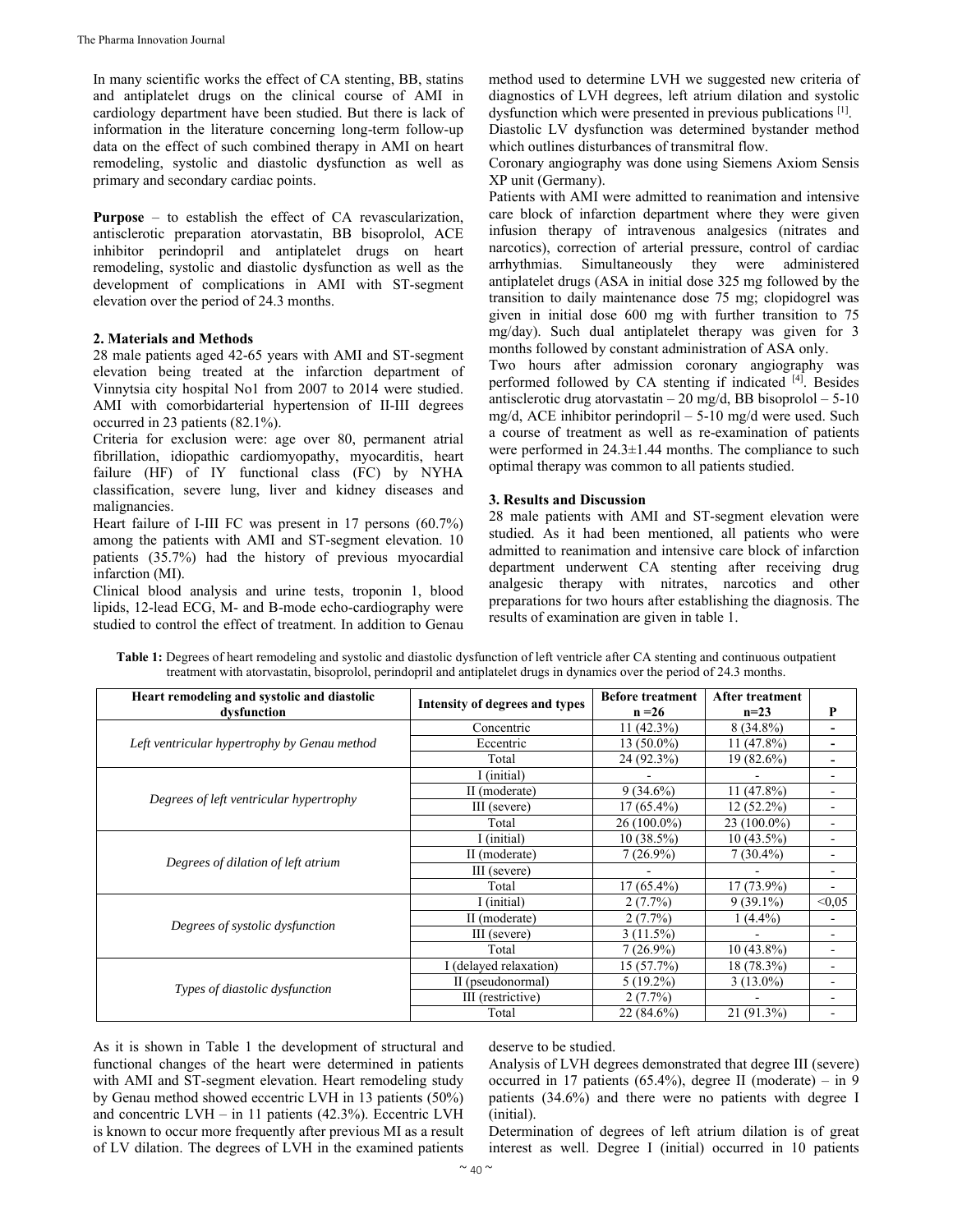$(38.5\%)$ , degree II (moderate) – in 7 patients  $(26.9\%)$  while no degree III was determined. Therefore, heart remodeling of various degrees of intensity developed in the patients studied as a result of structural and functional changes in the LV myocardium.

The state of systolic and diastolic function of the LV was evaluated. Systolic dysfunction of LV with decreased ejection fraction <45% was detected in 7 patients (26.9%). Diastolic dysfunction of LV occurred more frequently: type of delayed relaxation of LV – in 57.7% of patients, pseudonormal type in 5 patients (19.2%), restrictive type – in 2 patients (7.7%).

Pathogenesis of LV diastolic dysfunction in MI is proved to be caused by the development of myocardium ischemia, arterial wall rigidity in the zone of cardiac callosity and fibrosis formation at the place of chronic ischemia with CA stenosis which is common in LVH. Restrictive type of LV diastolic dysfunction in MI is more unfavourable prognostic factor in the development of postinfarction remodeling.

Therefore, in AMI male patients with ST-segment elevation the following changes in heart remodeling were found: development of predominantly eccentric LVH, III degree of LVH and I degree of left atrium dilation. As to systolic and diastolic function of LV, the examined patients developed systolic dysfunction predominantly of I degree and diastolic dysfunction – delayed relaxation of LV. Similar results were obtained by other authors [2, 10].

Patients with AMI and ST-segment elevation after CA stenting and continuous outpatient complex treatment with ant sclerotic preparation atorvastatin, beta-blocker Bisoprolol, ACE inhibitor enalaprilas well as antiplatelet drugs over the period of 24.3 months had predominantly positive changes of heart remodeling: decrease of concentric LVH by 7.5%, III degree (severe) of LVH – by 13.2% as a result of its transition into II degree. Dynamics of systolic and diastolic function of LV in examined patients after such treatment led to the tendency of decrease of II and III degrees of LV systolic dysfunction which resulted in significant increase of degree I diastolic dysfunction  $(p<0.05)$ . Regression of LVH, by the results of other investigations, leads to the tendency of decrease of mortality and heart remodeling [2, 3, 11].

At the same time decrease of pseudonormal and restrictive type of LV diastolic dysfunction as a result of their transition to less prominent type of LV delayed relaxation was noted.

In this relation simvastatin was shown in the literature to cause great regression of LVH in rats with overload pressure induced by aortic ligation. Study of action of some drugs demonstrated BB to limit degrees of LV dilation along with decreased apoptosis and myocardial damage, improvement of quality of life and its longevity. ACE inhibitors induce LVH regression as well, they improve coronary and renal outflow, exhibit antihypertensive, antiarrhythmic, antisclerotic and antifibrillatory action [7]; atorvastatin has antisclerotic and pleiotropic effect. Therefore combination of CA stenting, statins, BB, ACE inhibitors and antiplatelet drugs for heart remodeling correction in AMI patients with ST-segment elevation seems reasonable and promising.

The results of study of early and late complications of this pathology are given in Table 2.

**Table 2:** Assessment of early and late cardiac complications in AMI patients who underwent CA stenting and continuous outpatient treatment with atorvastatin, bisoprolol, perindopril and antiplatelet drugs over the period of 24.3 months.

| <b>Cardiac complications</b>              | Early complications n=28 | Late complications n=28 | P      |
|-------------------------------------------|--------------------------|-------------------------|--------|
| Cardiac death                             |                          |                         |        |
| Nonfatal MI                               |                          | $1(3.6\%)$              |        |
| <b>Stroke</b>                             |                          |                         |        |
| Readmission to the hospital               |                          | $2(7.1\%)$              |        |
| Repeated myocardial revascularization     |                          | $1(3.6\%)$              |        |
| Increase of angina attacks or their onset |                          | $4(14.3\%)$             | < 0.05 |
| Decreaseofheart failuresymptoms           |                          | $2(7.1\%)$              |        |
| Increase of heart failure symptoms        |                          | 10(35.7%)               | < 0.01 |
| Ventricular extrasystole of 2-5 grades    | $2(7.1\%)$               | $1(3.6\%)$              |        |
| Ventricular fibrillation                  |                          |                         |        |
| Atrial fibrillation                       | $4(14.3\%)$              | $1(3.6\%)$              |        |
| $AV - blocks$                             | $2(7.1\%)$               |                         |        |
| His bundle block                          | $2(7.1\%)$               | $1(3.6\%)$              |        |

In male patients with AMI and ST-segment elevation the following events were found before treatment: ventricular extrasystole of 2-5 grades – in 2 patients  $(7.1\%)$ , atrial fibrillation (AF) – in 4 (14.3%), AV blocks of II degree – in 2 (7.1%), His bundle block – in 2 (7.1%).

After complex optimal treatment in examined patients the following events were noted: development of nonfatal MI – in 1 patient, increase of angina attacks (*p*<0.05) and HF (*p*<0.01) leading to repeated myocardial revascularization in one patient because of disease progression. At the same time in these patients there was a positive tendency to decrease of atrial fibrillation (AF) by 10.7% as well as ventricular extrasystole, AV block and His bundle block.

## **4. Conclusions**

1. In male patients with AMI and elevation of ST-segment despite the insufficient number of persons examined, there was domination by 7.7% in eccentric over concentric type of LVH; a tendency to the development of predominantly III (severe) degree (65, 4%) and II (moderate) degree (34.6%) of LV dilation; I (initial) (38.5%) and II (moderate) degree (26.9%) of the left atrium dilation indicating the development of various degrees of heart remodeling. Impaired systolic function was not common, and delayed relaxation was predominant type of diastolic dysfunction.

2. After CA stenting and drug therapy with ant sclerotic preparation atorvastatin, BB bisoprolol, ACE inhibitor perindopril and antiplatelet drugs in optimal doses over the period of 24.3 months the following events were observed: decrease of eccentric and concentric LVH; increase of severe degree of LVH as a result of its regressive transition to moderate degree; decrease of III degree of systolic dysfunction and significant increase of I degree; decrease of III and II type of diastolic dysfunction and increase of I type of impaired diastolic function of LV